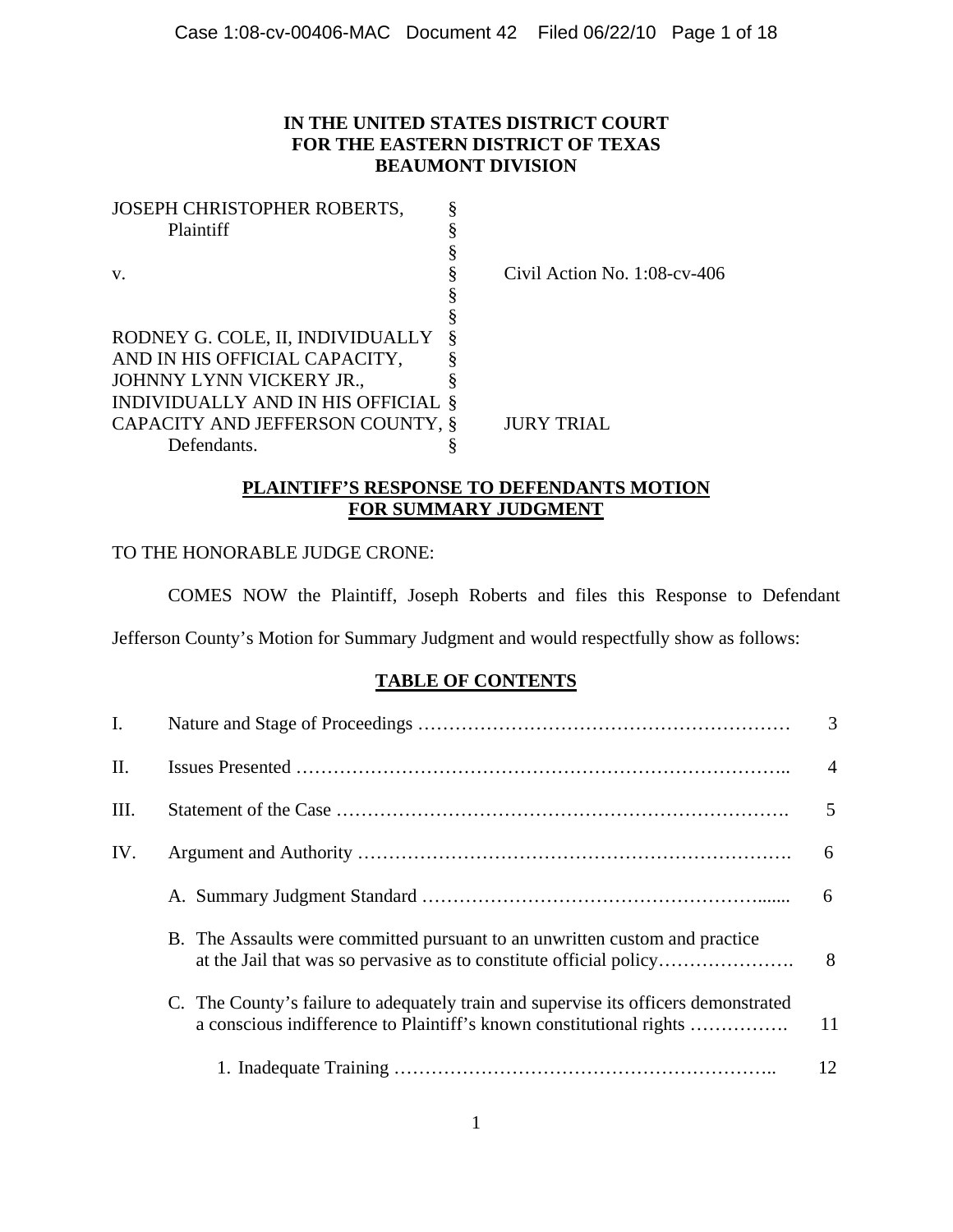|    | D. The county violated its own Policies and failed to render proper medical care to |  |
|----|-------------------------------------------------------------------------------------|--|
|    | E. The Texas Tort Claims Act and the Officers in their Official Capacities  15      |  |
| V. |                                                                                     |  |
|    |                                                                                     |  |

# **TABLE OF AUTHORITIES**

## **Cases Pages**

|                 | 6, 7           |
|-----------------|----------------|
|                 | $\overline{7}$ |
|                 | 6              |
|                 | 11             |
|                 | 8              |
|                 | 15             |
|                 | 8              |
|                 | 11             |
|                 | 8              |
|                 |                |
|                 | 8              |
|                 | $\overline{7}$ |
| <b>Statutes</b> | <b>Pages</b>   |
|                 | $\overline{7}$ |
|                 | $\overline{7}$ |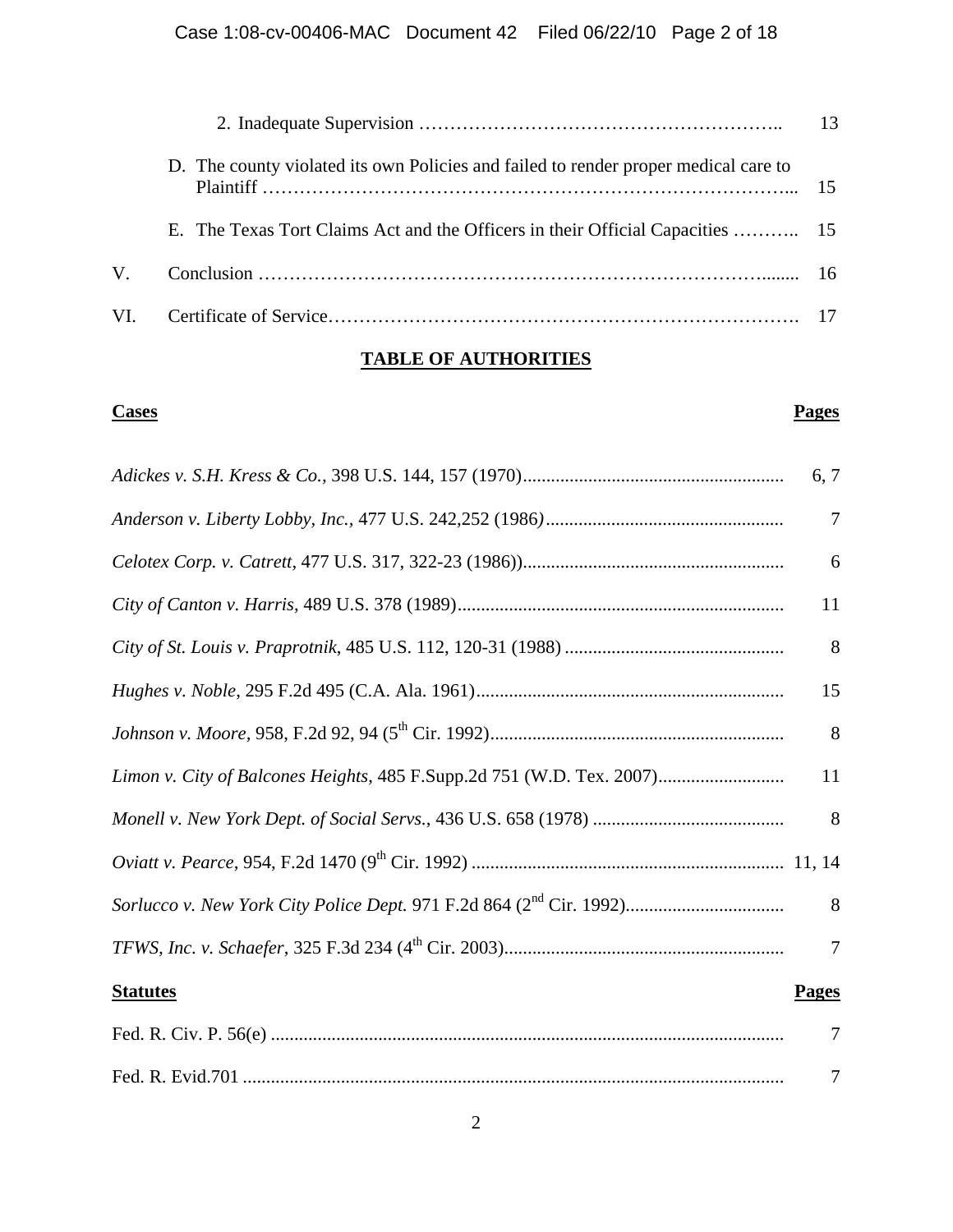#### **I. Nature and Stage of Proceedings**

1. Every citizen of the United States has the right to be free of cruel and unusual punishment and excessive force perpetrated by the very people we as citizens have chosen to protect us. The only law by which municipalities can be held responsible, criminally, civilly or otherwise, is 42 U.S.C. § 1983. The standard for Plaintiffs is high, but where there is a clear custom and practice of using excessive force against inmates and the custom is so pervasive that the officers and their supervisors do not even know they have done anything wrong, corrective action is critical.

2. Plaintiff brought suit against Jefferson County ("The County"), and two former Jefferson County correctional officers, Rodney Cole ("Cole") and Johnny Vickrey ("Vickrey") under 42 U.S.C. §1983 and the Texas Tort Claims Act §101.021 for two separate assaults that occurred on April  $5<sup>th</sup>$  and  $6<sup>th</sup>$ , 2007. Both Cole and Vickrey independently and separately assaulted Plaintiff without provocation. Both officers were eventually removed from duty after Plaintiff's father complained of the incidents and both were convicted of official oppression. The County has denied any liability for the incident, despite both officers testifying that their actions were consistent with a wide-spread and pervasive practice at the Jefferson County Jail ("the Jail")of using excessive force against inmates. The incidents were also captured on closedcircuit video from two different angles for each of the two assaults. (See video, Exhibit 1). The video also shows that none of the officers at the jail were at all surprised by the assaults. The video shows a supervisor at the jail "high-fiving" another officer immediately after witnessing the second assault on Plaintiff; Plaintiff was handcuffed during the second assault. There is no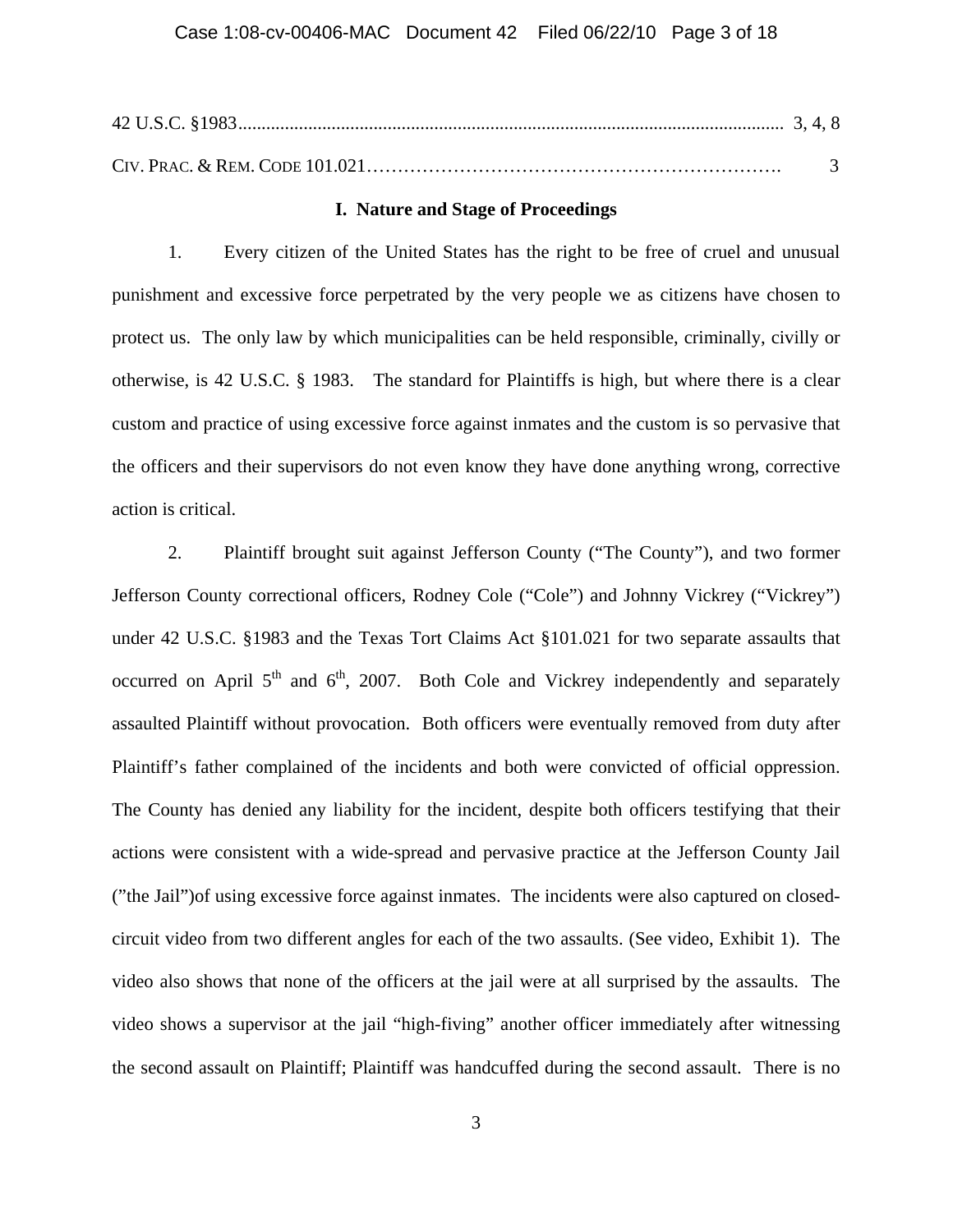### Case 1:08-cv-00406-MAC Document 42 Filed 06/22/10 Page 4 of 18

question that the assaults on Plaintiff were pursuant to an unwritten, pervasive practice – the video, and specifically the reactions of the correctional officers who witnessed two unprovoked assaults, shows that this was "business as usual" at the jail, which is confirmed by Cole and Vickrey. Both Cole and Vickrey were surprised they were reprimanded at all, given that they had seen their supervisors mistreat inmates in exactly the same way several times in the past with no repercussions.

3. Cole and Vickrey were grossly undertrained for their jobs and inadequately supervised – in fact, one of their supervisors witnessed and participated in the assaults, but was not reprimanded. They had received the minimum training under TCLEOSE and no on-the-job training at the jail. Cole and Vickrey were simply handed a packet of policies and procedures and turned loose in the jail.

4. The County filed a Motion for Summary Judgment on several of Plaintiff's claims, which this Response will address in turn. This case is set for trial on September 3, 2010. Defendant's Motion must fail because a reasonable juror could conclude, simply from watching the video, that these assaults were committed pursuant to a wide-spread and pervasive practice at the Jail, which demonstrates a conscious indifference to Plaintiff's right to be free of cruel and unusual punishment and excessive force. In addition to this evidence, both officers testified as to this practice and Plaintiff's expert has opined that the assaults were committed pursuant to a custom and practice of Jefferson County. The overwhelming evidence shows that Jefferson County's is liable to Plaintiff under 42 U.S.C. § 1983, when only a scintilla of evidence is required to show a fact issue exists for Plaintiff to prevail in this Response.

## **II. Issues Presented**

a. Were the assaults on Plaintiff by Cole and Vickrey perpetrated pursuant to a custom or practice of Jefferson County?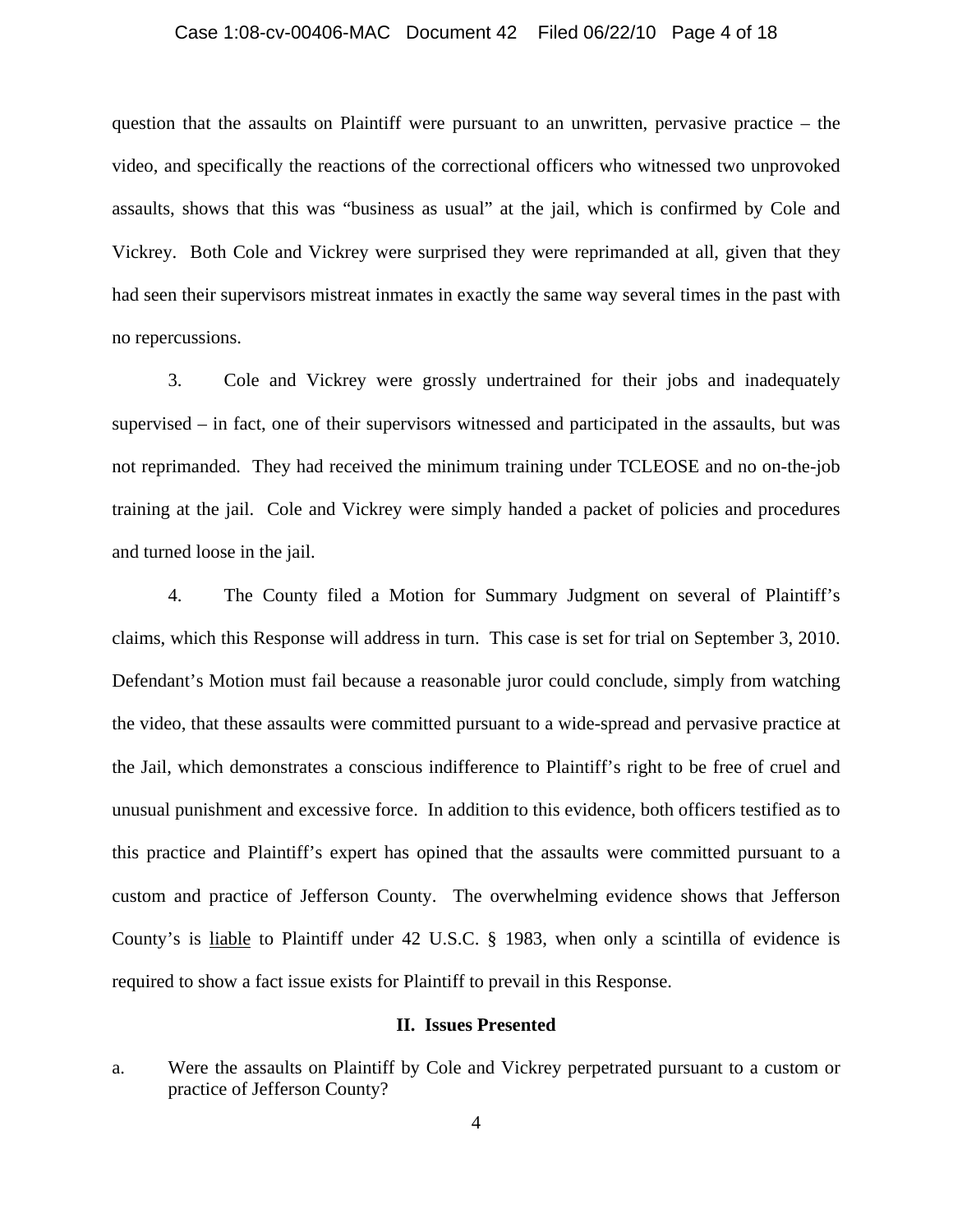- b. Did Jefferson County's failure to adequately train and supervise its officers demonstrate a conscious indifference to Plaintiff's constitutional rights?
- c. Did the County fail to render medical aid to Plaintiff following the assaults?
- d. Is the County liable under the Texas Tort Claims Act for Plaintiff's injuries?

## **III. Statement of the Case**

5. On April 5<sup>th</sup>, 2007, Joseph Roberts ("Joseph" or "Plaintiff") was taken to the Jail because he had outstanding traffic warrants.<sup>1</sup> A short time after arriving at the Jail, Joseph was "booked-in" by Cole, a corrections officer at the Jail. Joseph was searched by Cole. $2$  Then Cole pushed Joseph.<sup>3</sup> Cole then punched Joseph repeatedly in the face, splitting his lip, and bounced his head off the booking counter.<sup>4</sup> This assault was witnessed by no-less-than six corrections officers.<sup>5</sup> None of the officers look at all surprised by the incident; in fact, the incident was so routine that hardly a head turned, no one came to Joseph's aid, and the incident was unremarkable enough that officers did not even stop the phone conversations they were having.<sup>6</sup> The only response by Jefferson County was by the supervisor, Sgt. Doyle, who had another officer fetch him a taser to point at the Joseph.<sup>7</sup>

6. Joseph, now bleeding profusely from the lip, was placed in a holding cell and seen by a nurse. The County decided to release Joseph on a personal-recognizance bond and treat him at the local hospital. As Joseph was being booked out, he spit blood that had filled his mouth

<sup>1</sup> Exhibit 2, Woods' Deposition at 69/15 – 69/19

<sup>&</sup>lt;sup>2</sup> Ex. 1 at camera 4-1, 2:57 – 6:26; Exhibit 3, Deposition of Cole p. 35 line 11 – p. 37 line 12; Exhibit 4, Deposition of Vickrey p. 55/3 – 56/5

 $3 \text{ Ex. 1}$  at camera 4-1, 6:26 – 7:10; Ex. 3 at p. 37 line 23 – p. 39 line 3

 $4$  Ex. 1 at camera 4-1, 7:10 – 8:33; Ex. 3 p. 39, line  $12 - 25$ 

 $5$  Ex. 1 at camera 4-1, 7:10 – 8:33; Ex. 4 at 66/21 – 68/14

 $6$  Ex. 1 at camera 4-1, 6:10 – end; Ex. 3 at p. 40 line  $1 - 16$ ; Ex. 4 at  $67/10 - 67/17$ ,  $71/7 - 71/24$ .

<sup>&</sup>lt;sup>7</sup> Ex. 1 at camera 4-1, 7:10 – end; Ex. 2 at p. 40 line  $17 - 22$ ; Ex. 4 at  $71/1$  -71/12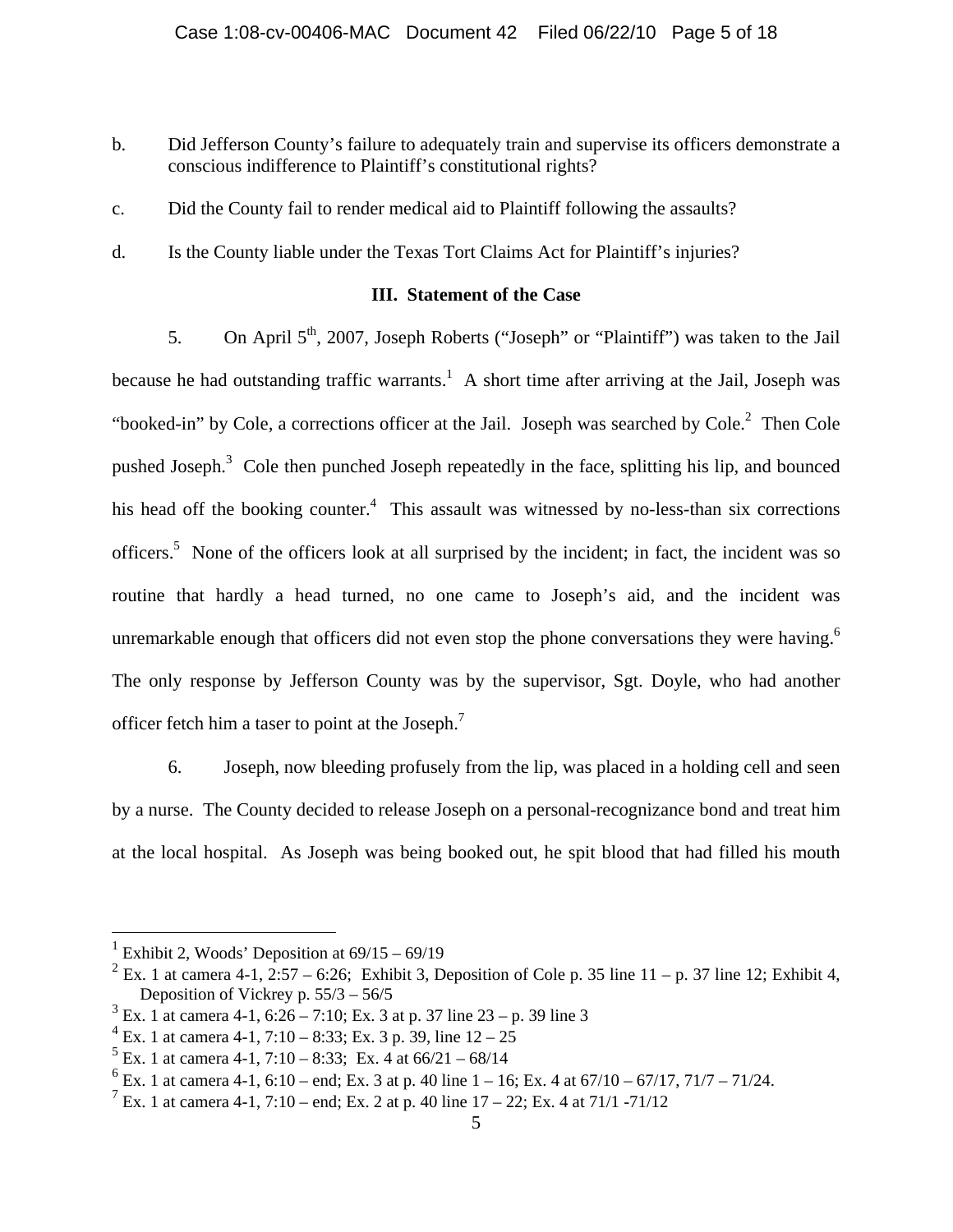## Case 1:08-cv-00406-MAC Document 42 Filed 06/22/10 Page 6 of 18

onto the discharge papers.<sup>8</sup> Joseph was handcuffed at the time.<sup>9</sup> Vickrey grabbed Joseph and threw him into a wall.<sup>10</sup> Vickrey then took the bloody discharge papers and smeared them on Joseph's head.<sup>11</sup> Sgt. Doyle, the supervisor on duty, then "high-fived" another officer, apparently pleased with the way things were going.<sup>12</sup> No less than seven officers were within a couple of feet of this altercation and again none took action or looked the least bit surprised.<sup>13</sup> Both Cole and Vickrey finished their shifts without reprimand.<sup>14</sup> Cole worked four full shifts following the incident without reprimand.<sup>15</sup>

7. Joseph was taken to the local hospital. Despite the fact the County and its employees caused the injury to Joseph, no one made sure he was treated. In fact, he was dropped off at the hospital and left to fend for himself and pay for his own treatment.<sup>16</sup> After several hours of waiting for treatment, Joseph's mom picked him up and took him to another hospital. Jefferson County still has not paid for Joseph's medical bills, in violation of its own policy.

## **IV. Argument and Authority**

### **A. Summary Judgment Standard**

8. To be entitled to summary judgment, a party must show not only that there are no questions of material fact, but also that it is entitled to judgment as a matter of law. *See Celotex Corp. v. Catrett*, 477 U.S. 317, 322-23 (1986). The movant, here Defendant Jefferson County, "has the burden of showing the absence of a genuine issue as to any material fact." *Adickes v.* 

1

 $8 \text{ Ex. 1 at camera } 3-2, 4:36 - 6:30$ ; Ex. 4 at  $78/18 - 80/17$ 

 $^{9}$  Ex. 1 at camera 3-2, 4:36 – 6:30; Ex. 3 at 43/10 – 43/13

<sup>&</sup>lt;sup>10</sup> Ex. 1, Video camera 3-2, 4:36 – 6:30; Ex. 3, Cole 44/17 – 44/25; Ex. 4, Vickrey 78/18 – 80/17)

 $11$  Ex. 1, Video camera 3-2, 1:17 – end; Ex. 3, Cole 45/1 – 45/21

 $12$  Ex. 1, Video camera 3-2, 1:17 – end; Ex. 3, Cole 45/16 – 45/21

 $^{13}$  Ex. 1, Video camera 3-2, 1:17 – end; Ex. 3, Cole 46/8 – 46/20

<sup>&</sup>lt;sup>14</sup> Exhibit 3, Cole deposition  $41/15 - 42/5$ ;  $46/24 - 47/20$ 

 $15$  Ex. 3 at  $52/18 - 52/24$ 

<sup>&</sup>lt;sup>16</sup> Exhibit 5, deposition of Capt. Maurice Cook at  $52/8$  -52/21; Ex. 2 at  $36/3$ -37/2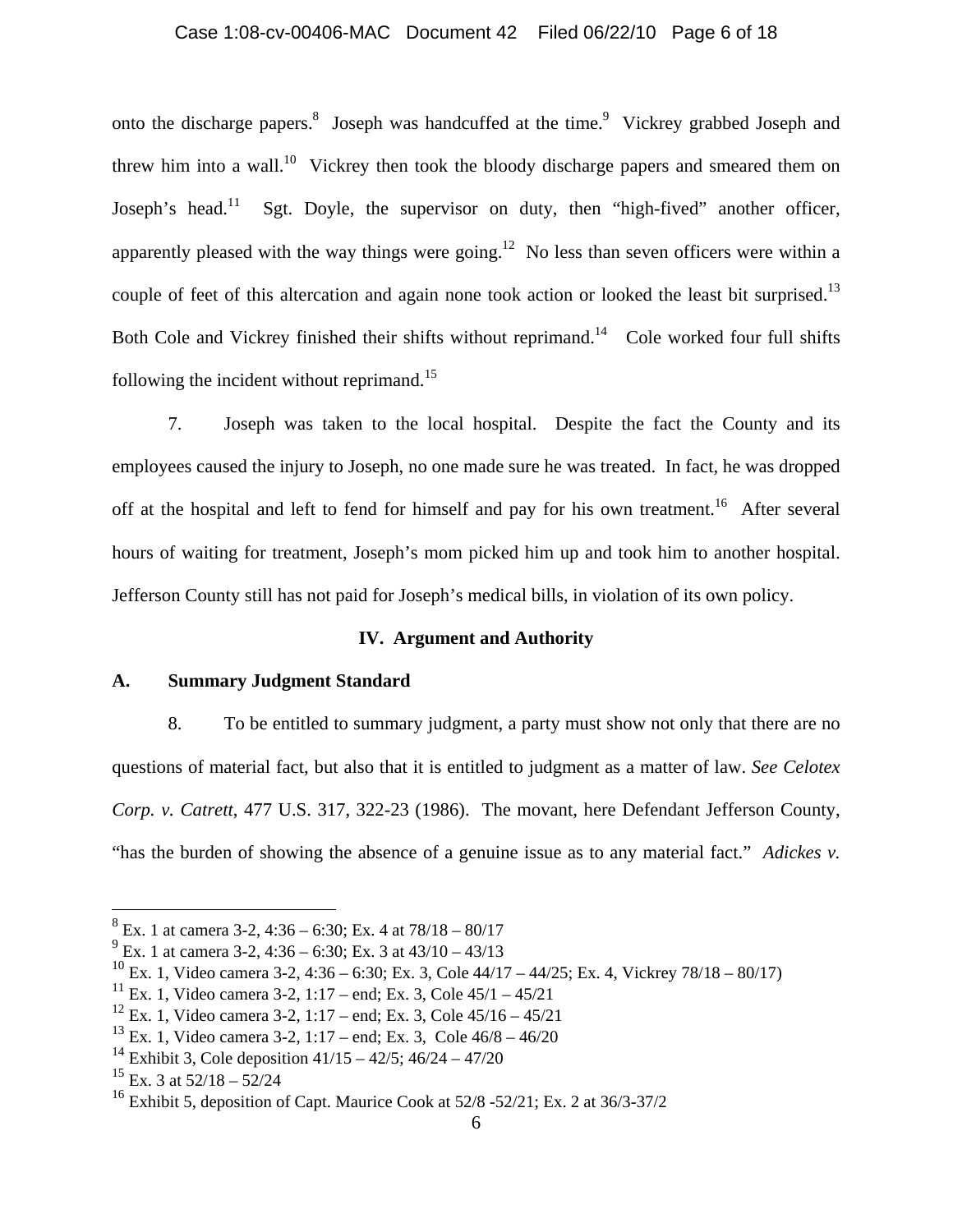#### Case 1:08-cv-00406-MAC Document 42 Filed 06/22/10 Page 7 of 18

*S.H. Kress & Co.*, 398 U.S. 144, 157 (1970). The Court must view the evidence in the light most favorable to the nonmoving party, here the Plaintiff. *Id.* The Court may not resolve conflicts in the evidence on summary judgment motions. *TFWS, Inc. v. Schaefer*, 325 F.3d 234, 241 (4th Cir. 2003). Where the Plaintiff presents evidence upon which a reasonable jury could find in favor of the Plaintiff, summary judgment in favor of the Defendant is impermissible. *Anderson v. Liberty Lobby, Inc.*, 477 U.S. 242, 252 (1986).

9. The County has presented very little evidence and no competent evidence to refute Plaintiff's claim that the assaults on the Plaintiff were not pursuant to an unwritten custom and practice at the Jail that was so pervasive that it is fairly considered municipal policy. The only competent summary judgment evidence cited in its motion is the affidavits of Mitch Woods and Darren Cassidy, and then only to the extent that each makes non-conclusory statements based on their personal, first-hand knowledge. Because neither Woods nor Cassidy was designated as an expert, they can only testify as to issues on which each has personal knowledge.17 *See* Fed. R. Evid. P. 701. Mitch Woods testified that he has no personal knowledge regarding the incident or the unwritten customs and practices at the Jail.<sup>18</sup> So, while Woods can testify as to the written policies of Jefferson County, he cannot offer any testimony as to the customs and practices at the Jail. The remainder of the evidence the County presents is not in a form that the Court can consider. *See* Fed. R. Civ. P.  $56(e)$ .<sup>19</sup> Jefferson County presents the Court with absolutely **no competent evidence** to refute Plaintiff's claim that the assaults were

 $17$  The County did not designate any experts; all of the County's witnesses are limited to testifying about topics on which they have personal knowledge.

<sup>18</sup> Ex. 2 at p. 91/14-91/19, 58/8-58/14, 69/4 – 69/7, 17/10 – 17/24

 $19$  Under FRCP 56(e) affidavits must be based on affiant's personal knowledge. The County submitted business records affidavits, but the actual author of the reports is not the affiant and the custodian has no personal knowledge of the events. None of the reports submitted as "business records" are competent summary judgment evidence.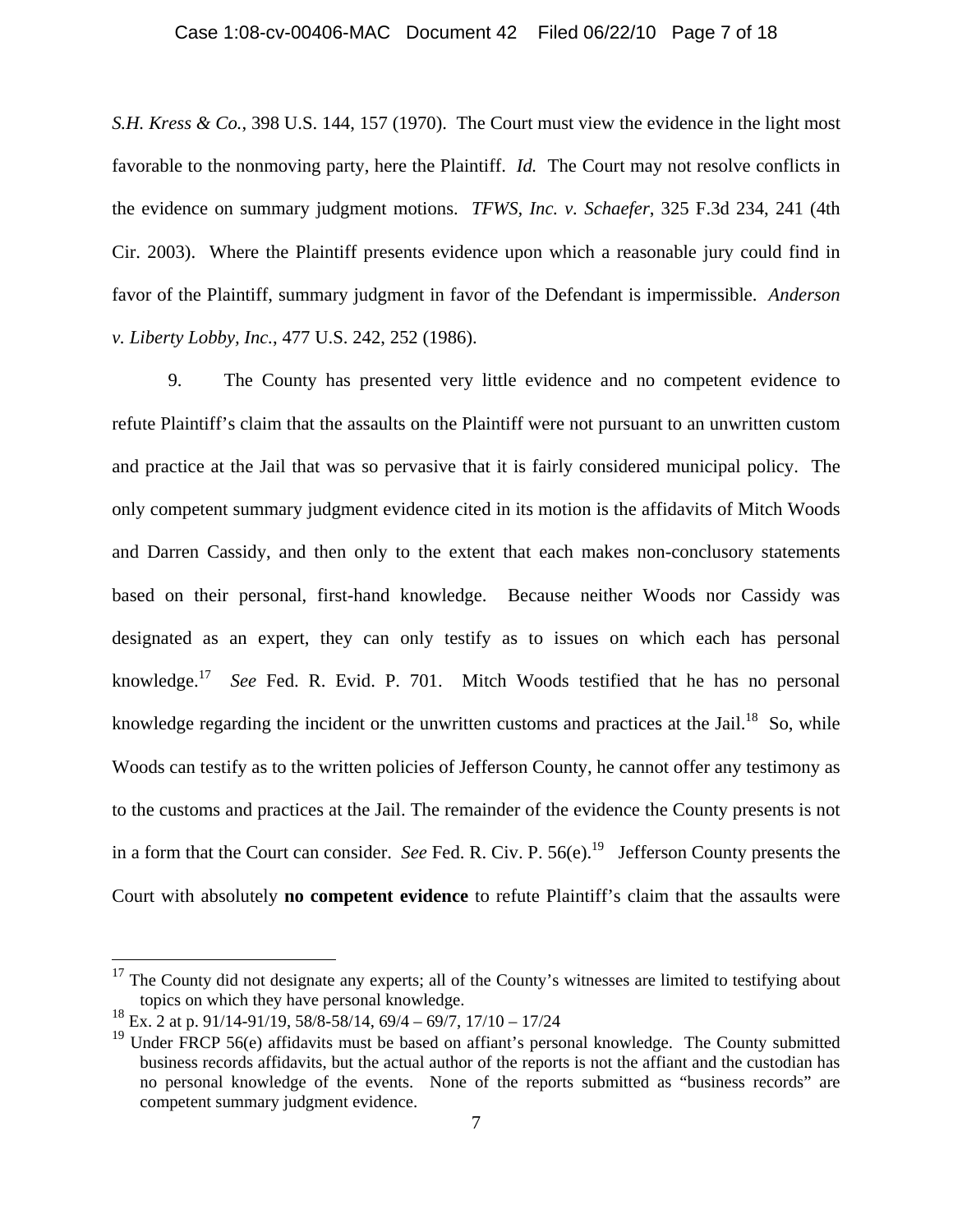### Case 1:08-cv-00406-MAC Document 42 Filed 06/22/10 Page 8 of 18

committed pursuant to an unwritten custom and practice of the Jail. The only evidence before the Court from the County is that the written rules for the Jail say officers should not beat up inmates, and Plaintiff does not dispute that. There are, however, unwritten rules that permit and require officers to use excessive force that several witnesses, including two of the defendants, say were so pervasive as to fairly be considered municipal policy.

## **B. The Assaults were committed pursuant to an unwritten custom and practice at the Jail that was so pervasive as to have the force of law**

10. The City is liable under 42 U.S.C §1983 if Plaintiff presents more than a scintilla of evidence that the County had a custom or practice that demonstrates conscious indifference to a constitutionally protected rights and that policy was a driving force behind the constitutional deprivation. *Monell v. New York Dept. of Social Servs.*, 436 U.S. 658, 694 (1978). The Plaintiff is required to bring forth some evidence that a persistent, widespread practice of the County or its employees is common and accepted such that it fairly represents a policy of the County. *Johnson v. Moore*, 958 F.2d 92, 94 ( $5<sup>th</sup>$  Cir. 1992). Municipal liability may be premised on a municipal custom or practice "even though such a 'custom' has not received formal approval through the body's official decision-making channels." *Monell*, 436 U.S. at 694. In fact, a persistent custom or practice may constitute the municipality's policy even though it is contradictory to a charter, ordinance, regulation, or other formally promulgated policy. *See City of St. Louis v. Praprotnik*, 485 U.S. 112, 130-31 (1988). A persistent practice may constitute municipal policy whether it is carried out by the policy makers themselves, by other highranking officials, or by subordinate employees. *Sorlucco v. New York City Police Dept.*, 971 F.2d 864 ( $2<sup>nd</sup>$  Cir. 1992).

11. This case is not about Jefferson County's written policies; there is no dispute that if the County's written policies were enforced and/or controlling, this incident would not have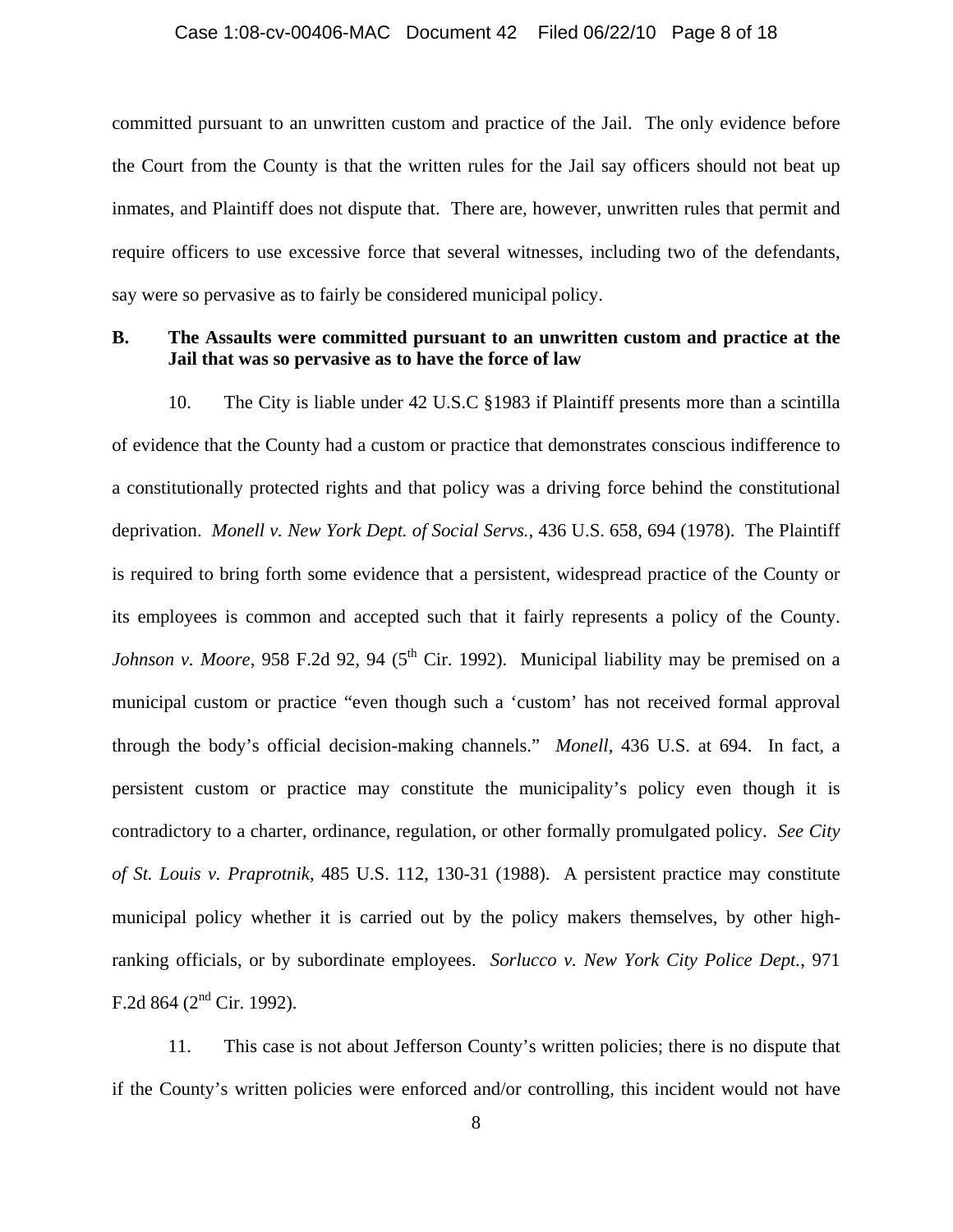# Case 1:08-cv-00406-MAC Document 42 Filed 06/22/10 Page 9 of 18

occurred. There is ample evidence that the Jail has an unwritten custom and practice to use excessive force against inmates and no evidence to the contrary. To begin with, the video itself and the reactions of the other witnessing officers is sufficient evidence to overcome summary judgment on the County's liability. A reasonable juror could conclude, simply from watching the video and the reactions of the officers and supervisors that witnessed the assaults, that assaults like the ones perpetrated on Joseph were routine at the Jail. $^{20}$ 

12. Cole is a former Jefferson County corrections officer and has personal knowledge of the customs and practices at the Jail at the time of the incidents that form the basis of this suit. He is also a Defendant in this case. Cole testified in deposition that supervisors routinely hit inmates at the Jail.<sup>21</sup> Cole testified that abuse of inmates was a widespread practice.<sup>22</sup> Cole testified that one female corrections officer duct-taped a gag in a prisoner's mouth and received no discipline.<sup>23</sup> Cole testified that incidents like the duct-taping and his and Vickrey's assault of Plaintiff were pursuant to the "unwritten rules" for the County.<sup>24</sup> He testified that he was following the unwritten rules of the County during the assault, just the way he had seen his supervisors do in the past.<sup>25</sup> Cole testified that the assault on Plaintiff was "business as usual" at the Jail and that his supervisor, who witnessed the incident, was not upset with him at all.<sup>26</sup> The assault was "nothing out of the ordinary."<sup>27</sup>

13. Vickrey, another Defendant in this case, testified that the sergeants at the Jail

 $^{20}$  Ex. 1

<sup>&</sup>lt;sup>21</sup> Ex. 3 at  $16/21 - 17/15$ 

 $^{22}$  Ex. 3 at  $18/7 - 18/20$ 

 $^{23}$  Ex. 3 at 20/15 – 21/9

 $^{24}$  Ex. 3 at 21/25 – 22/22

 $^{25}$  Ex. 3 at 47/21 – 48/4

 $26$  Ex. 3 at  $51/16 - 52/6$ 

 $^{27}$  Ex. 3 at 56/13 – 56/19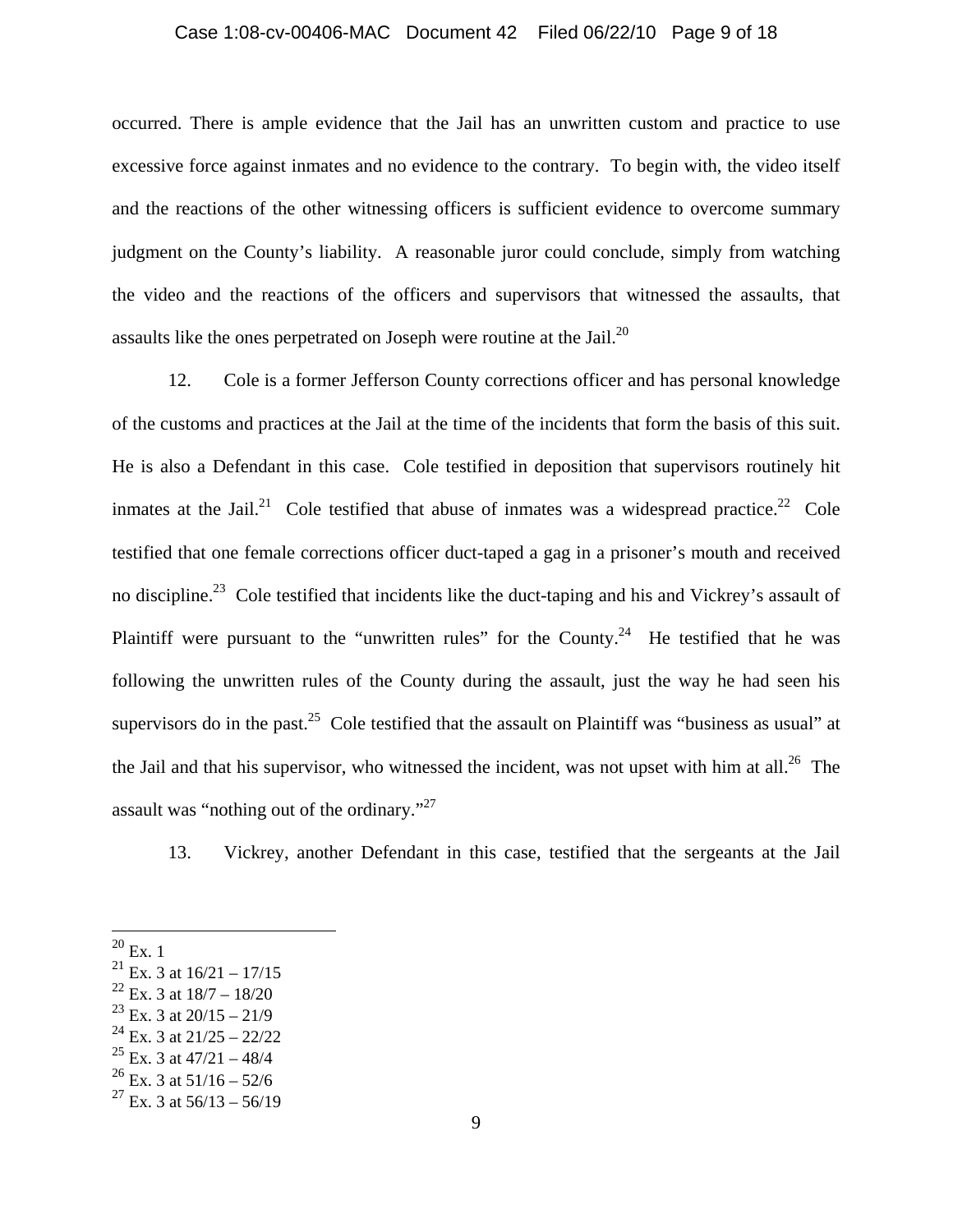## Case 1:08-cv-00406-MAC Document 42 Filed 06/22/10 Page 10 of 18

made the rules.<sup>28</sup> He also testified that the assaults were "business as usual" at the County Jail.<sup>29</sup> Vickrey testified that his supervisor, Doyle, was not upset with either Officer Cole or Vickrey.30 The incident was so routine, and the practice of abusing inmates so accepted and widespread, that the supervisor and another county officer "high-fived" after the incident.<sup>31</sup> Vickrey believed he was following Jail policy throughout the assault on Joseph.<sup>32</sup> Vickrey was doing as he was shown.<sup>33</sup> In fact, he was genuinely surprised by the County's reaction to the incident because the custom was so widespread and his supervisor watched the entire incident.<sup>34</sup>

14. Anyone can watch the video of the incidents and conclude that these assaults were and are routine at the Jail. Captain Cook, an expert entitled to rely on the video as the basis of his opinion, testified that based on the reactions of the witnessing officers these assaults were commonplace at the Jail. $35$ 

15. Mitch Woods, the sheriff of Jefferson County, is a policy maker. He testified that "use of force" reports are only required when something "out of the ordinary" occurs.<sup>36</sup> No use of force reports were authored by any of the dozen or so Jefferson County officers that witnessed the two assaults.<sup>37</sup> He also testified that there are unwritten rules at the Jail; Plaintiff has already established that Woods is not qualified to testify concerning the substance of the unwritten rules. $38$ 

<sup>&</sup>lt;sup>28</sup> Exhibit 4, Deposition of Vickrey at  $23/21 - 24/9$ 

 $^{29}$  Ex. 4 at 67/10 – 67/7;71/7- 71/24; 118/12 – 119/22

 $30$  Ex. 4 at  $81/17 - 82/15$ 

 $31$  Ex. 1 at camera 3-2 and 4-2; Ex. 4 at 82/22 – 83/4

 $32$  Ex. 4 at  $106/3 - 106/6$ 

 $33$  Ex. 4 at  $108/5 - 109/4$ 

 $34$  Ex. 4 at  $115/21 - 116/11$ 

 $35$  Ex. 5 at 37/18 – 38/7

 $36$  Ex. 2 at  $50/4 - 51/14$ 

 $37$  Ex. 2 at  $76/22 - 77/6$ ;  $81/6 - 83/11$ 

 $38$  Ex. 2 at 66/16 – 66/25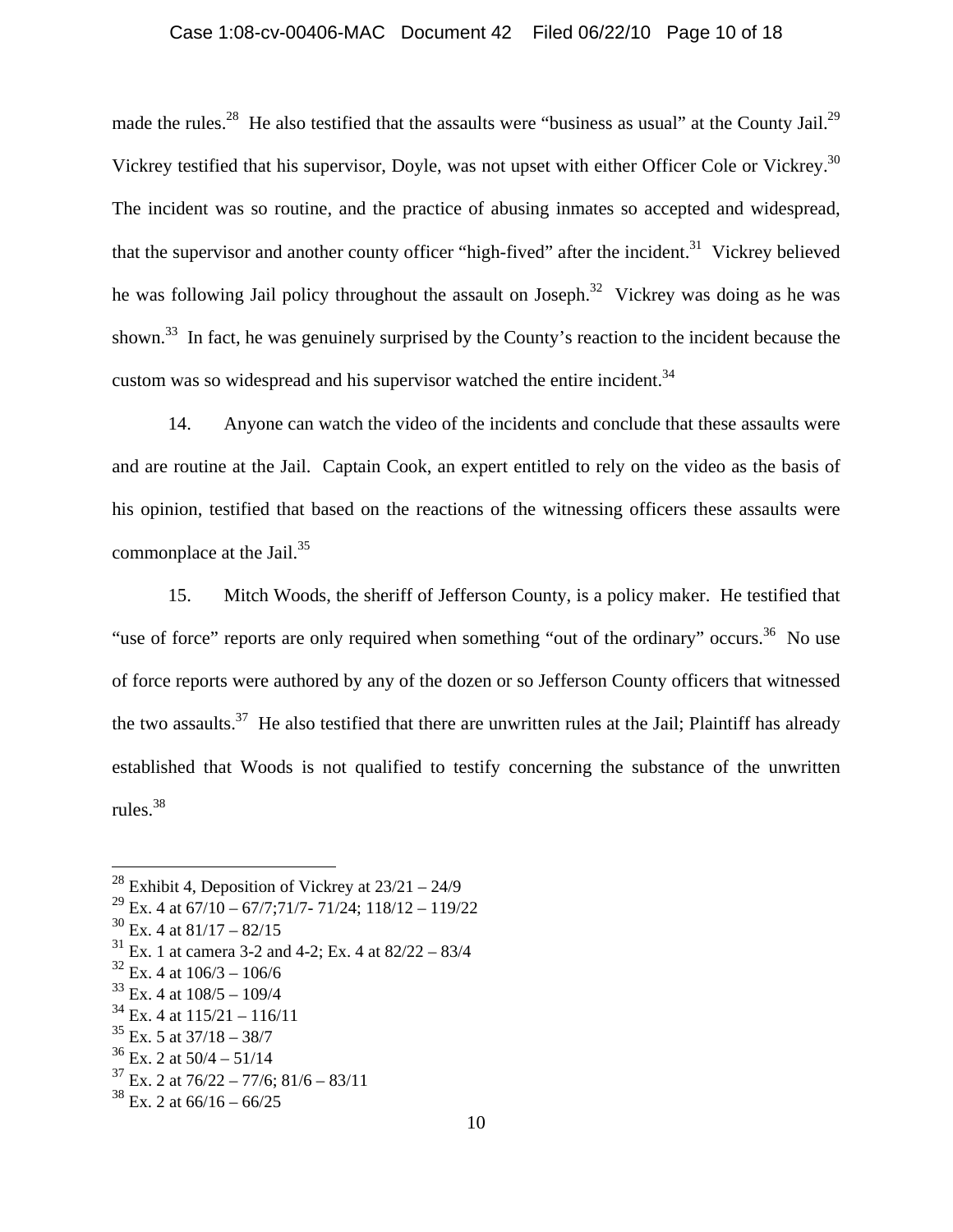### Case 1:08-cv-00406-MAC Document 42 Filed 06/22/10 Page 11 of 18

16. The only two people with personal knowledge of the unwritten customs and practices of the Jail that have given evidence in this case have testified that excessive force was widespread and pervasive at the Jail. The only expert designated in this case has testified that excessive force was a custom and practice at the Jail. The sheriff testified that he has no idea what the unwritten rules are, but the lack of "use of force" reports indicate that everyone at the jail considered these assaults to be routine. The video alone is sufficient evidence to overcome the County's summary judgment; a reasonable juror could conclude from the video alone that these assaults were customary at the Jail. Considering that the County has proffered no competent evidence regarding the customs and practices at the Jail, the County's motion for summary judgment cannot be granted.

## **C. The County's failure to adequately train and supervise its officers demonstrated a conscious indifference to Plaintiff's known constitutional rights**

17. The County can be held liable if a policy of training (or the inadequacy thereof) causes an unconstitutional injury. *Limon v. City of Balcones Heights*, 485 F.Supp.2d 751, 753 (W.D. Tex. 2007). A policy, such as failing to provide any training beyond TCLEOSE certification, can be facially constitutional, yet still be applied in an unconstitutional manner if the application of the policy demonstrates a conscious indifference in the officers' training. *City of Canton v. Harris*, 489 U.S. 378 (1989). The Supreme Court further explained that municipal inaction, like Jefferson County's failure to give its officers any training or guidance on the Jail's written policies and procedures, subjects the County to liability where the need for additional training is "so obvious that failure to do so could properly be characterized as deliberate indifference to constitutional rights." *Id.* at 390 n. 9. Moreover, as held in *Oviatt v. Pearce,* the County is liable to Plaintiff for its failure to institute procedures to detect inmate abuse by officers. *Oviatt v. Pearce*, 954 F.2d 1470 (9<sup>th</sup> Cir. 1992).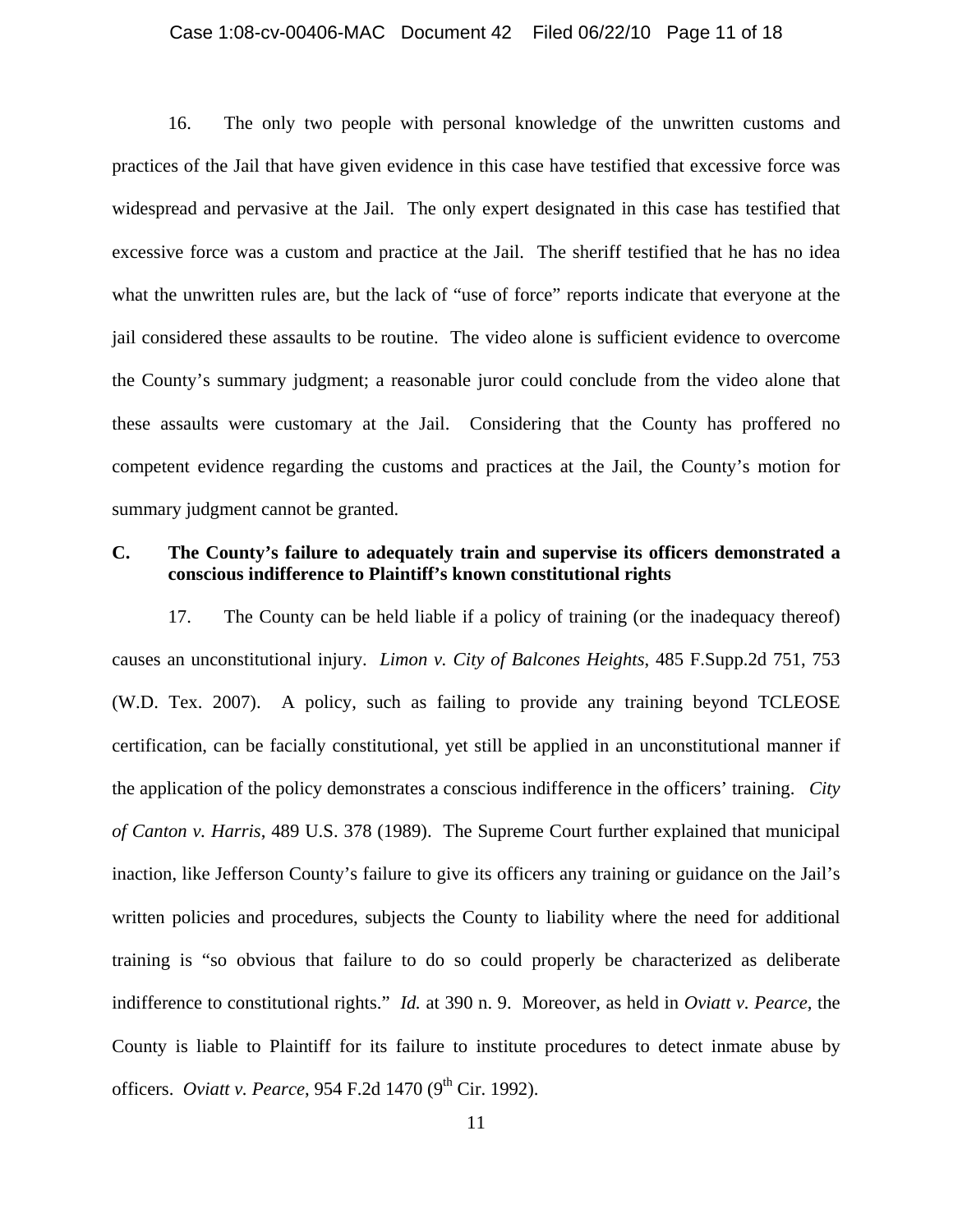## *1. Inadequate Training*

18. In order to become a Jailer, one needs a GED, ninety-four hours of training and to pass a one-hundred question test. Jailers receive no instruction as to the policies and procedures for the institution he or she will work for; it is incumbent on the correctional facility to train its officers on its policies and procedures. To accomplish this, most facilities require newly hired jailers to complete a certified Field Officer Training ("FTO") program. Although required by the written rules for Jefferson County, the Sheriff and author of the rules does not know if there is an FTO program at the Jail or what it consists of.<sup>39</sup> Woods does acknowledge that the new hires are never tested over the policies and procedures or code of conduct.<sup>40</sup>

19. Cole went through the "training" at the Jail, which consisted mostly of watching how his superior officers handle various inmate situations. What he learned is that it is fine with Jefferson County if inmates are hit and slapped; he watched his superiors do this. $41$  Cole testified that he never read the policies and procedures or the code of conduct.<sup>42</sup> In fact, he was never ordered to read the policies and procedures or code of conduct, nor was he ever tested over them.<sup>43</sup> Cole also received no training through an FTO program.<sup>44</sup> Despite an obvious ignorance of the written rules and constitutional standards for the use of force, Cole excelled at the Jail.<sup>45</sup> Based on the training Cole received, Cole believed he was well within the policies and procedures, or at least the pervasive custom, of the Jail when he punched Joseph three times in

1

 $39$  Ex. 2 at  $63/25 - 65/16$ 

 $^{40}$  Ex. 2 at 66/3 – 66/6.

Ex. 3 at  $16/21 - 17/15$ 

 $^{42}$  Ex. 3 at 63/6 – 64/15

 $^{43}$  Ex. 3 at  $72/4 - 73/7$ 

Ex. 3 at  $64/16 - 65/13$ ;  $22/3 - 23/21$ 

 $^{45}$  Ex. 3 at 75/7 – 76/6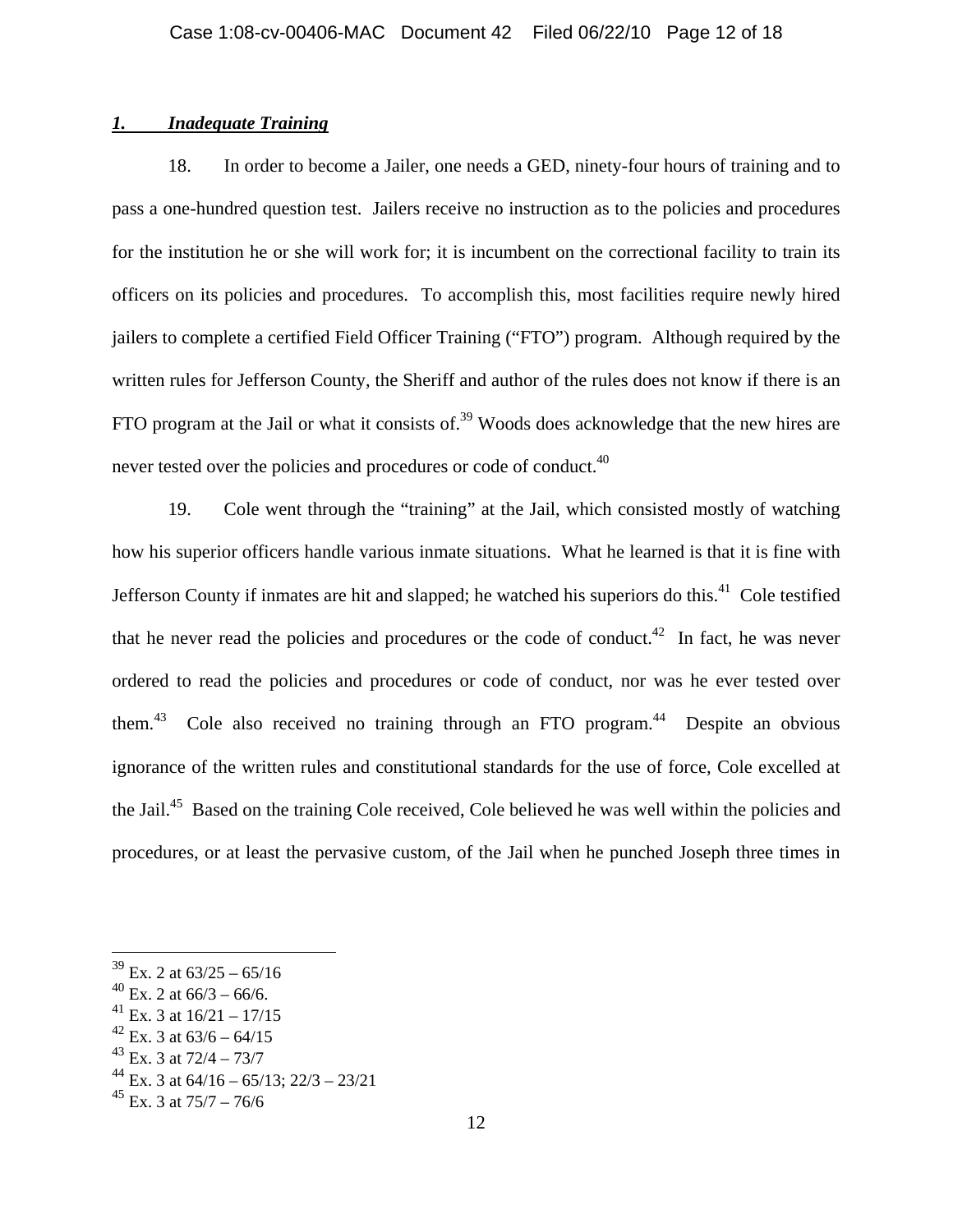#### Case 1:08-cv-00406-MAC Document 42 Filed 06/22/10 Page 13 of 18

the face and then slammed his head into the booking counter.<sup>46</sup>

20. Vickrey likewise testified that training at the Jail was almost non-existent. $47$ Vickrey also received no training on the policies and procedures at the Jail.<sup>48</sup> He received no positive guidance from his supervisors and had to rely on instinct.<sup>49</sup> It comes as no surprise, but Vickrey's training was so inadequate that he did not know the constitutional standard for the use of force.50 Based on the "training" Vickrey received at the Jail, he was genuinely surprised that he was reprimanded at all for the incident.<sup>51</sup>

21. Captain Cook, one of the most respected law-enforcement officials in the State, testified unequivocally that the training program (or lack thereof), constitutes a conscious indifference to inmate rights by the County.<sup>52</sup> Captain Cook's affidavit and exhibits thereto are hereby incorporated by reference as if set forth in full herein.

## *2. Inadequate Supervision*

22. There is ample evidence that the supervision of corrections officers at the Jail at the time of the incident was so inadequate that it constituted a conscious indifference to inmate rights, and Joseph Roberts' rights in particular.

23. In this case, Sheriff Woods testified that the County may never have known about the two assaults on Joseph if Joseph's dad had not called and complained.<sup>53</sup> If the policies of the Jail do not allow for even the discovery of inmate abuse unless complained of by a third party, the supervision at the Jail at the highest level indicates a conscious indifference to inmates'

 $^{46}$  Ex. 3 at 41/15 – 42/5; 46/24 – 47/20

 $47$  Ex. 4 at  $28/3 - 29/9$ 

 $^{48}$  Ex. 4 at 29/19 – 31/16

 $^{49}$  Ex. 4 at 38/12 – 39/16

 $50$  Ex. 4 at  $61/7 - 61/14$ 

 $^{51}$  Ex. 4 at  $115/21 - 116/11$ 

 $52$  Exhibit 6, Affidavit of Capt. Maurice Cook at  $\P$  3-4

 $53$  Ex. 2 at  $78/24 - 79/24$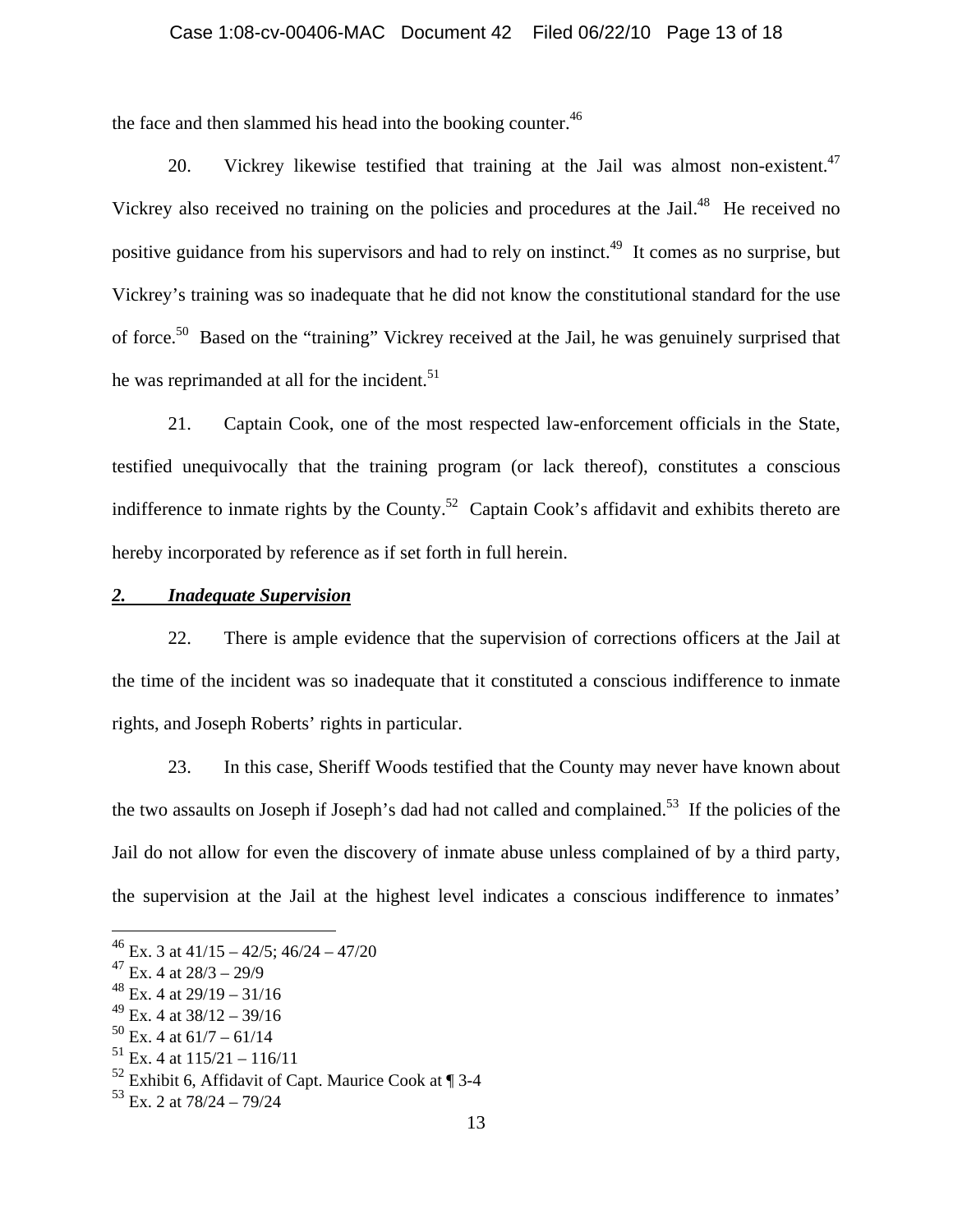### Case 1:08-cv-00406-MAC Document 42 Filed 06/22/10 Page 14 of 18

constitutional rights. *Oviatt*, 954 F.2d at 1473-73. Moreover, Woods testified that the sergeant, in this case Officer Doyle, was in charge at the Jail and his orders must be obeyed by his subordinate officers, including Cole and Vickrey.<sup>54</sup> Doyle not only approved of the assaults committed against Plaintiff, he participated.<sup>55</sup> This supervisor was later fired for torturing another inmate at the Jail.<sup>56</sup> Even the written policies and procedures regarding supervision at the Jail demonstrate a conscious indifference to inmate rights; Woods testified that with the current policies and procedures for supervision, inmates can be beaten in their cells for no reason and the County would have no way of knowing.<sup>57</sup> This admission as to the inadequacy of the policies and procedures for supervision at the Jail is more than enough to overcome the County's Motion.

24. Captain Cook, former Chief of the Texas Rangers with fifty years of law enforcement experience, stated that the inadequacy of the County's policies with regard to supervision of its officers amounts to a conscious indifference to inmates' constitutional rights.<sup>58</sup> Captain Cook recognizes that the supervisor in charge the night of the incident not only witnessed the assaults, but actually celebrated after Vickrey smeared the bloody discharge papers into Joseph's hair.<sup>59</sup> Any reasonable juror could conclude from the video and the competent testimony of the Sheriff and Captain Cook that the policies and procedures related to supervision of officers at the Jail demonstrates a conscious indifference to the constitutional rights of inmates at the Jail. It is no wonder that neither Cole nor Vickrey believed they had done anything wrong

 $54$  Ex. 2 at  $29/6 - 29/21$ 

 $55$  Ex. 1 (Doyle is the officer with the taser and the officer who "high-fives" another officer after Vickery assaulted Plaintiff).

 $56$  Ex. 2 at  $84/1 - 84/22$ 

 $^{57}$  Ex. 2 at 87/25 – 88/6

 $58$  Ex. 6 at ¶ 4-5

 $59$  Ex. 6 at ¶ 5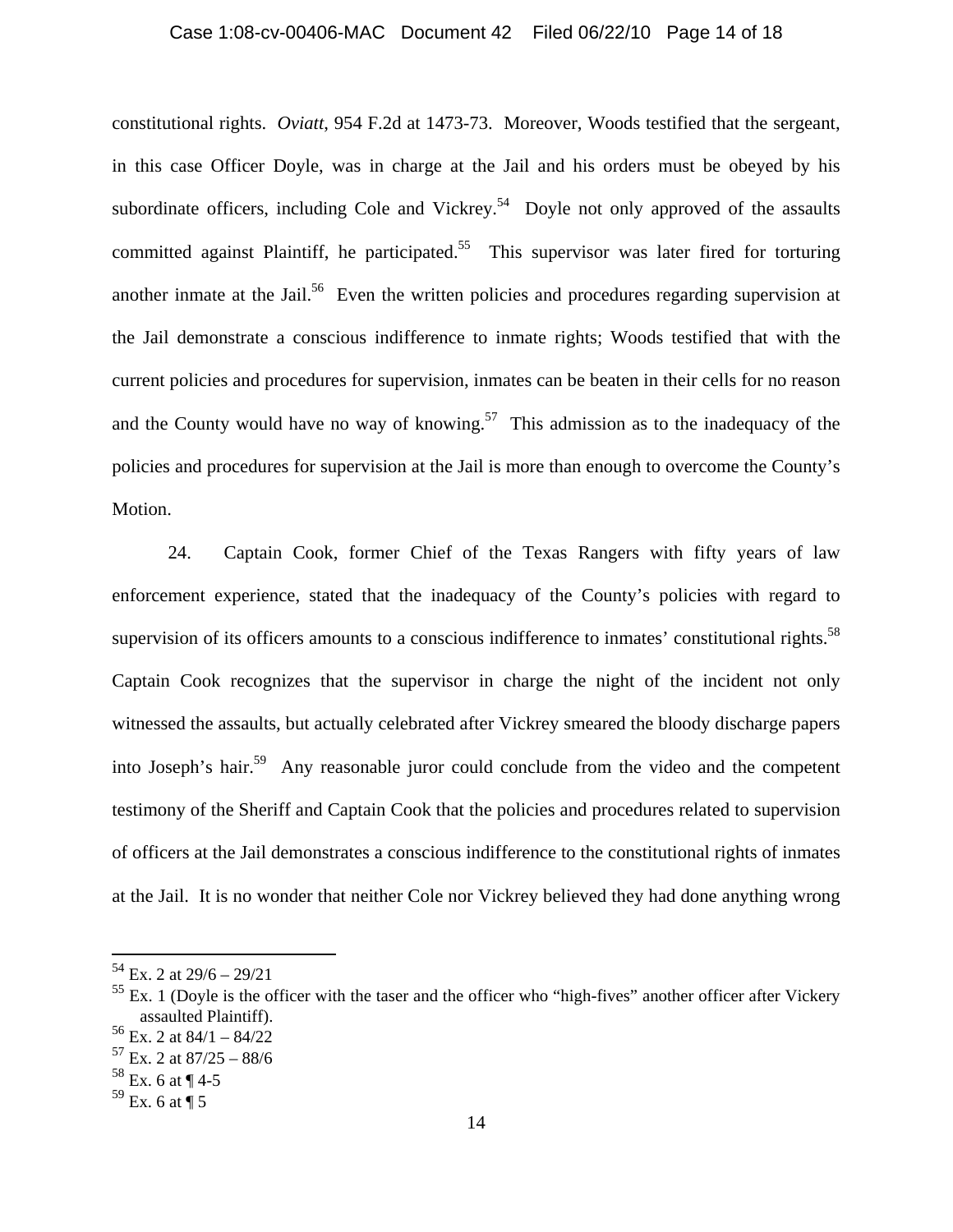when they independently assaulted the Plaintiff; their supervisor was thrilled with what they had done. Captain Cook's affidavit and exhibits thereto are hereby incorporated by reference as if set forth in full herein.

# **D. The County violated its own Policies and failed to render proper medical care to Plaintiff**

25. With regard to Plaintiff's claim that the County failed to render medical aid with conscious indifference to his constitutional rights, the County does have an adequate written policy, but again, it just is not followed. After injuring Plaintiff to the point he needed emergency care, the County simply dropped him off at the hospital where he received no treatment. The County never paid for Plaintiff's treatment.

26. Plaintiff is guaranteed by the Constitution that he will receive proper medical care, which is especially important when a corrections officer causes the injury. *See Hughes v. Noble*, 295 F.2d 495 (C.A. Ala. 1961). Here the County caused Plaintiff's injury, identified that he needed to be seen by a doctor, and then did nothing. Plaintiff had to go to a doctor after three hours of waiting for treatment at the facility where the County dropped him off. The County also left Plaintiff to pay the bill. The County provided no medical aid to Plaintiff, despite knowing that he needed it and that the County's employees caused the need.

27. Captain Cook has opined that this "failure to see it through" constitutes conscious indifference to Joseph's constitutional rights and that the failure was pursuant to a custom and practice of Jefferson County.<sup>60</sup>

# **E. The Texas Tort Claims Act and the Officers in their Official Capacities**

28. The County is correct that, since the County answered, the suit against Cole and Vickrey in their official capacities is duplicative. Likewise, the facts developed in this case

 $60$  Ex. 6 at  $\P$  5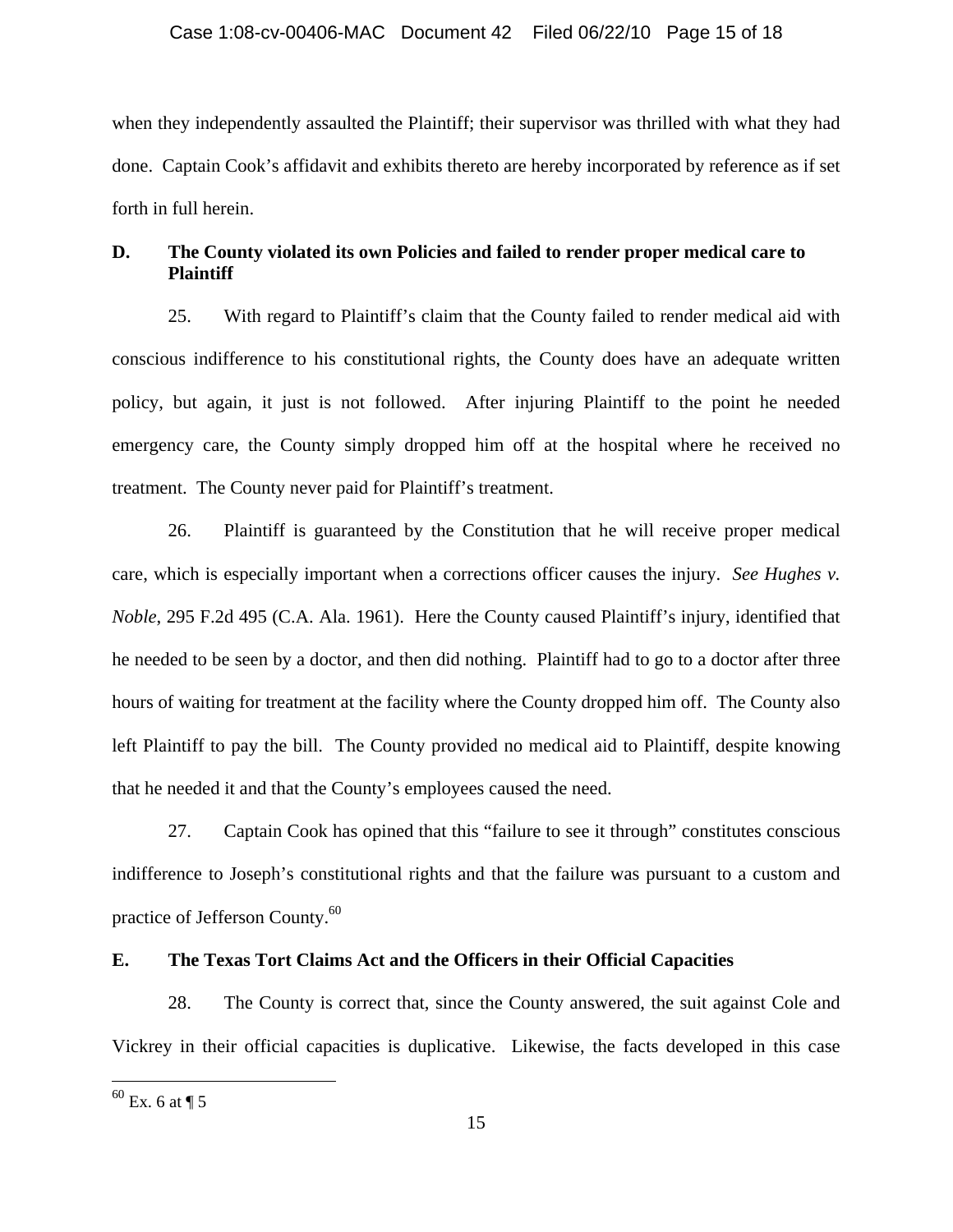clearly show that both assaults on April  $5<sup>th</sup>$  and  $6<sup>th</sup>$ , 2007 were intentional, as opposed to negligent. The law is clear that intentional acts are not covered by the Texas Tort Claims Act. Once the Court has ruled on the other issues raised in the County's Motion for Summary Judgment, Plaintiff will seek leave to amend his complaint to remove Cole and Vickrey in their official capacities and Plaintiff's claims against the County for violations of the Tort Claims Act.

### **V. Conclusion**

29. Plaintiff, Joseph Roberts, was beaten up twice, by two different Jefferson County corrections officers on April  $5<sup>th</sup>$  and  $6<sup>th</sup>$ , 2007. All of the evidence before the Court indicates that Joseph was assaulted pursuant to an unwritten custom and practice of the Jail that was so pervasive as constitute official policy. The entirety of the two events was captured on closedcircuit video in the Jail and demonstrates a total lack of surprise by the officers who witnessed the events and whole-hearted approval by the supervisor on duty. Neither officer had received any training at the Jail or been through an FTO program. The only measures the County took to ensure that the new officers were familiar with the written policies and procedures was to have them sign an acknowledgment that they had read them the moment they were first handed the documents; neither officer ever read the policies and procedures. The supervision at the Jail was so grossly inadequate that the Sheriff admitted that assaults of the type Joseph received could occur without the County knowing about it. He also admitted that the County may have never learned of this incident, which was captured on video, had the Plaintiff's dad not called and complained. The County, after injuring Plaintiff, left him to fend for himself and did not pay for his treatment.

30. The County's unwritten custom of beating inmates, failing to train its officers and failing to properly supervise its officers was pervasive and accepted. These customs were the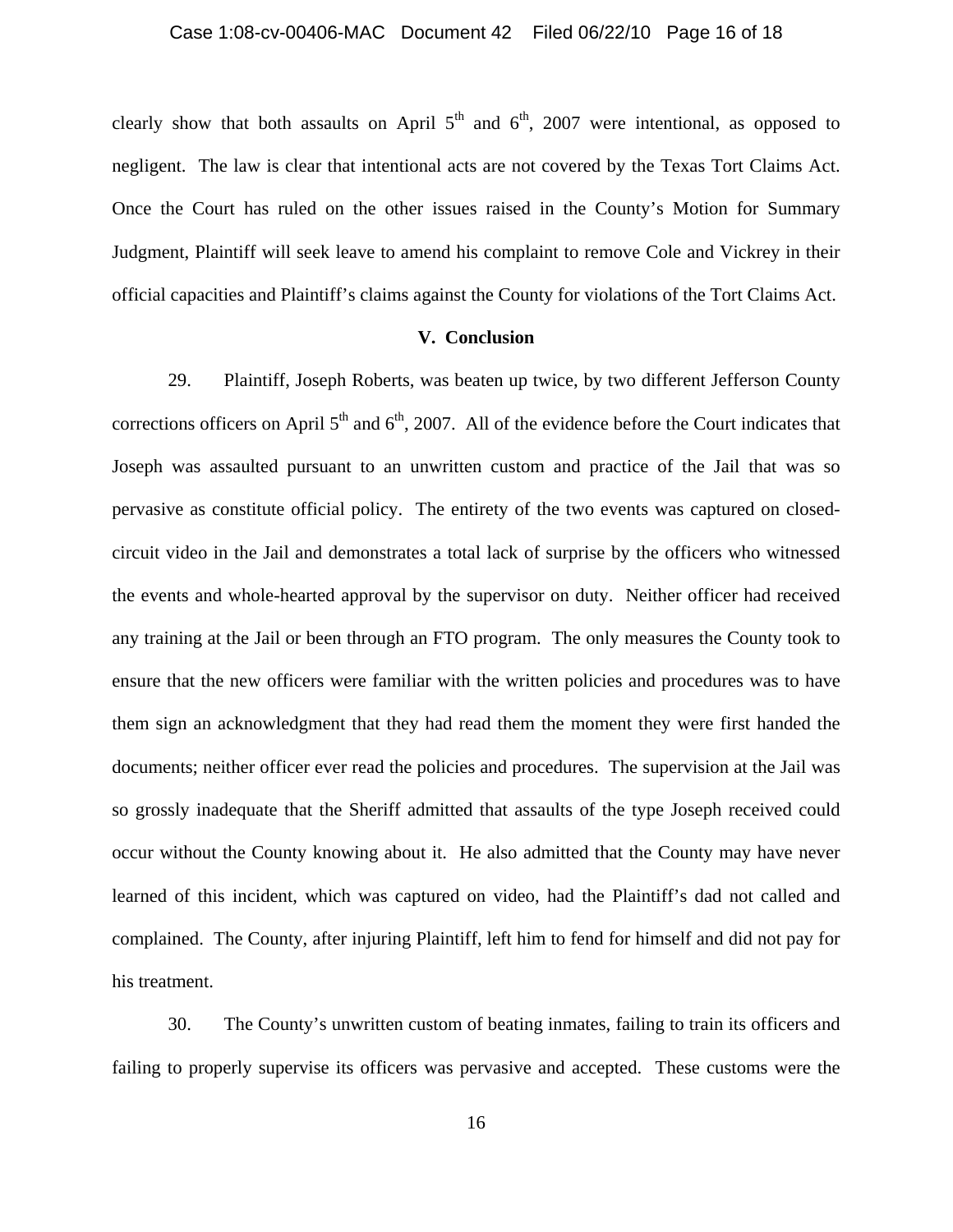## Case 1:08-cv-00406-MAC Document 42 Filed 06/22/10 Page 17 of 18

driving force behind the assaults on Plaintiff. The County offers no credible evidence to refute these facts and the County's motion must fail. The jurors of Jefferson County have a right to know of, and judge, the actions and inaction of the County.

31. The Plaintiff respectfully prays that the County's motion for summary judgment be denied, except as specifically set forth in this Response.

Respectfully Submitted,

 /s/ *Derek Merman*\_\_\_\_\_\_\_\_\_\_\_\_ Derek Merman, Attorney in Charge SBN 24040110, Robert R. Luke SBN 00789463 Simon & Luke, LLP 2929 Allen Parkway, 42<sup>nd</sup> Floor Houston, Texas 77019 713.335.4900 Voice 713.335.4949 Fax ATTORNEY FOR PLAINTIFF

# **CERTIFICATE OF SERVICE**

I hereby certify that the foregoing instrument was filed electronically with the Court on June  $22<sup>nd</sup>$ , 2010 and all parties of record were notified thereby.

/s/ *Derek Merman*\_\_\_\_\_\_\_\_\_\_\_\_